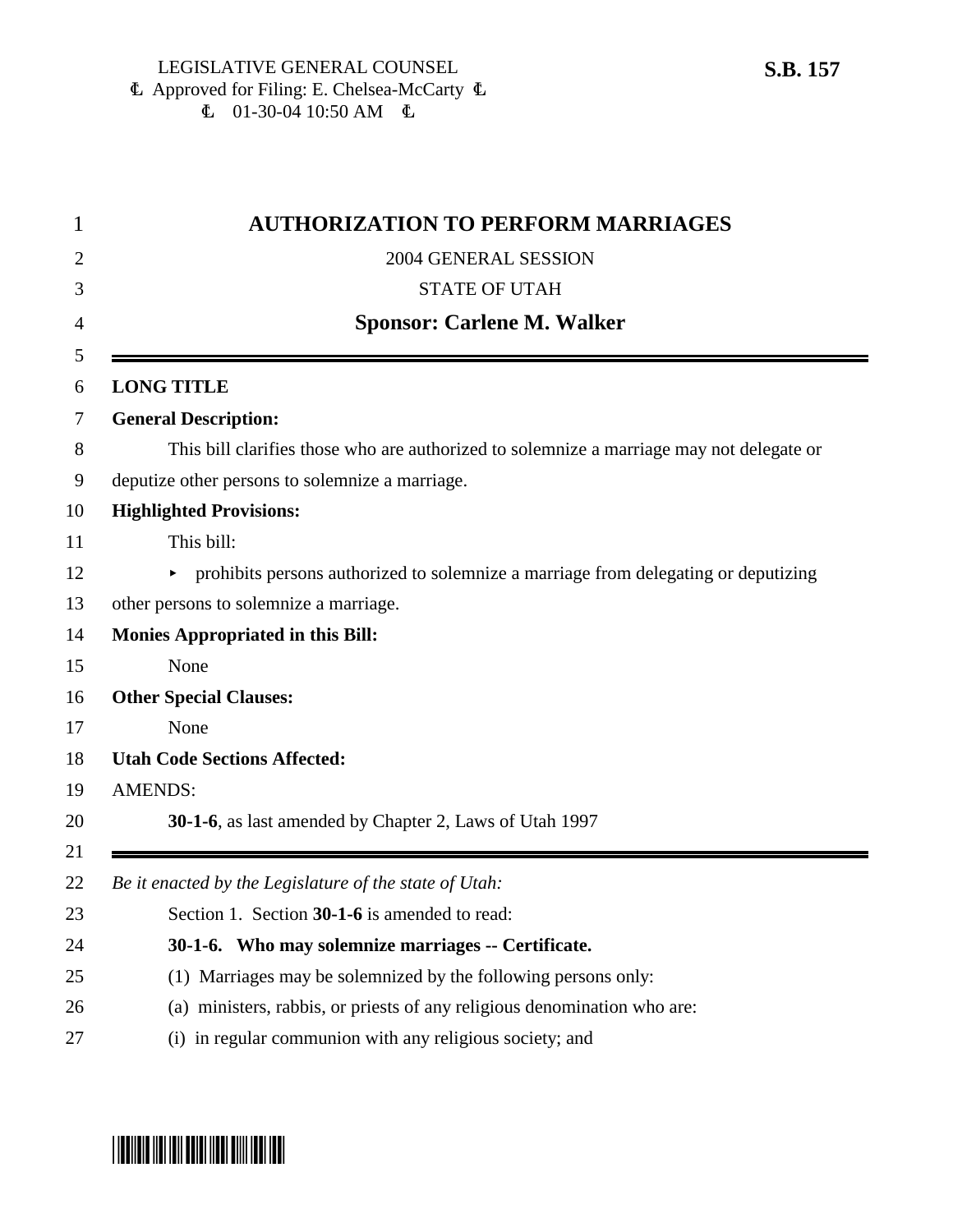**S.B. 157 01-30-04 10:50 AM**

| 28 | (ii) 18 years of age or older;                                                            |
|----|-------------------------------------------------------------------------------------------|
| 29 | (b) Native American spiritual advisors;                                                   |
| 30 | (c) the governor;                                                                         |
| 31 | (d) mayors of municipalities;                                                             |
| 32 | (e) a justice, judge, or commissioner of a court of record;                               |
| 33 | (f) a judge of a court not of record of the state;                                        |
| 34 | (g) judges or magistrates of the United States;                                           |
| 35 | (h) the county clerk of any county in the state, if the clerk chooses to solemnize        |
| 36 | marriages;                                                                                |
| 37 | (i) the president of the Senate;                                                          |
| 38 | (j) the speaker of the House of Representatives; or                                       |
| 39 | (k) a judge or magistrate who holds office in Utah when retired, under rules set by the   |
| 40 | Supreme Court.                                                                            |
| 41 | (2) A person authorized under Subsection (1) who solemnizes a marriage shall give to      |
| 42 | the couple married a certificate of marriage that shows the:                              |
| 43 | (a) name of the county from which the license is issued; and                              |
| 44 | (b) date of the license's issuance.                                                       |
| 45 | (3) As used in this section:                                                              |
| 46 | (a) "Judge or magistrate of the United States" means:                                     |
| 47 | (i) a justice of the United States Supreme Court;                                         |
| 48 | (ii) a judge of a court of appeals;                                                       |
| 49 | (iii) a judge of a district court;                                                        |
| 50 | (iv) a judge of any court created by an act of Congress the judges of which are entitled  |
| 51 | to hold office during good behavior;                                                      |
| 52 | (v) a judge of a bankruptcy court;                                                        |
| 53 | (vi) a judge of a tax court; or                                                           |
| 54 | (vii) a United States magistrate.                                                         |
| 55 | (b) (i) "Native American spiritual advisor" means a person who:                           |
| 56 | (A) (I) leads, instructs, or facilitates a Native American religious ceremony or service; |
| 57 | <b>or</b>                                                                                 |
| 58 | (II) provides religious counseling; and                                                   |
|    |                                                                                           |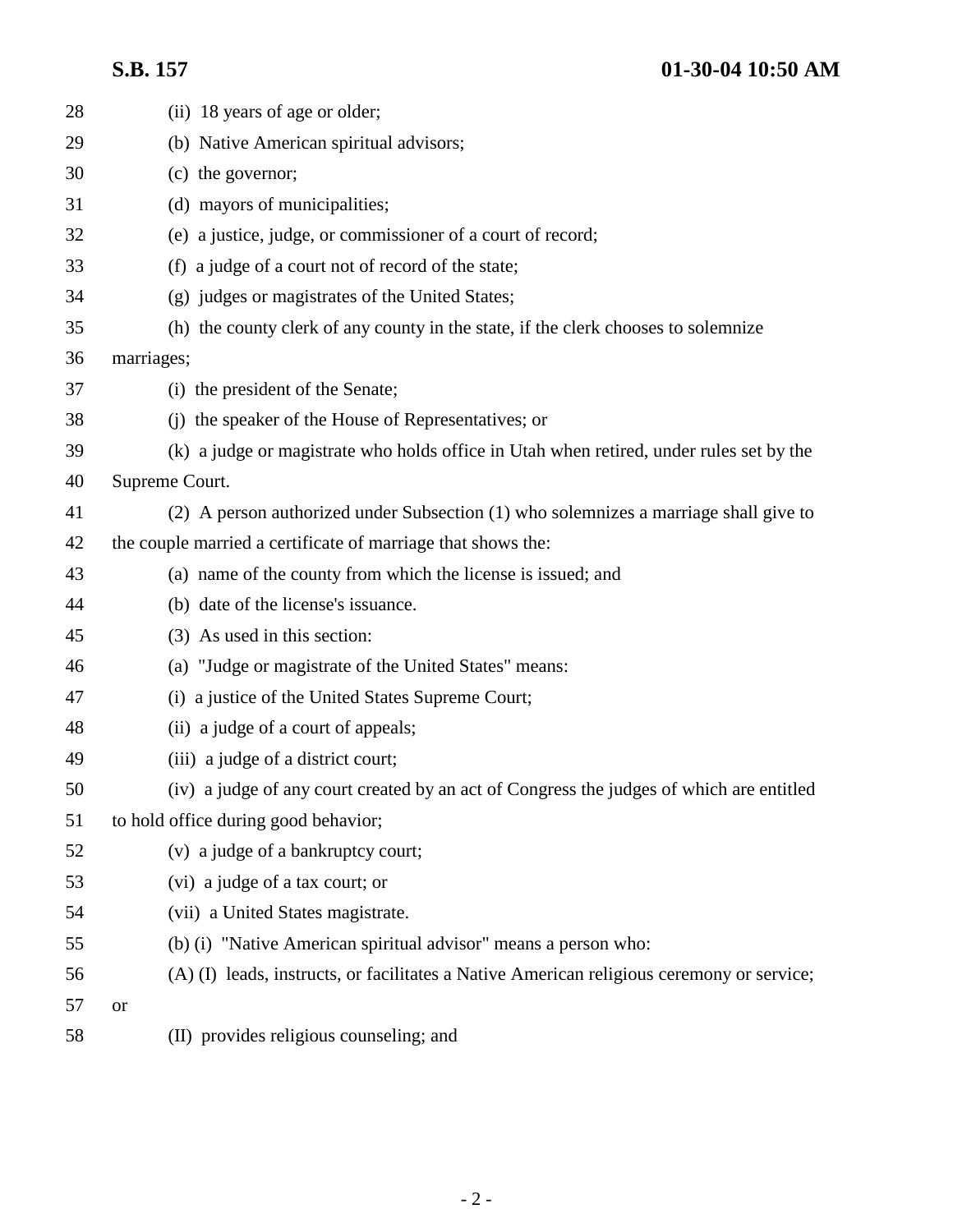## **01-30-04 10:50 AM S.B. 157**

59 (B) is recognized as a spiritual advisor by a federally recognized Native American 60 tribe.

- 61 (ii) "Native American spiritual advisor" includes a sweat lodge leader, medicine
- 62 person, traditional religious practitioner, or holy man or woman.
- 63 (3) Notwithstanding any other provision in law, no person authorized under Subsection
- 64 (1) to solemnize a marriage may delegate or deputize another person to perform the function of
- 65 solemnizing a marriage.

# **Legislative Review Note as of 1-23-04 10:23 AM**

A limited legal review of this legislation raises no obvious constitutional or statutory concerns.

#### **Office of Legislative Research and General Counsel**